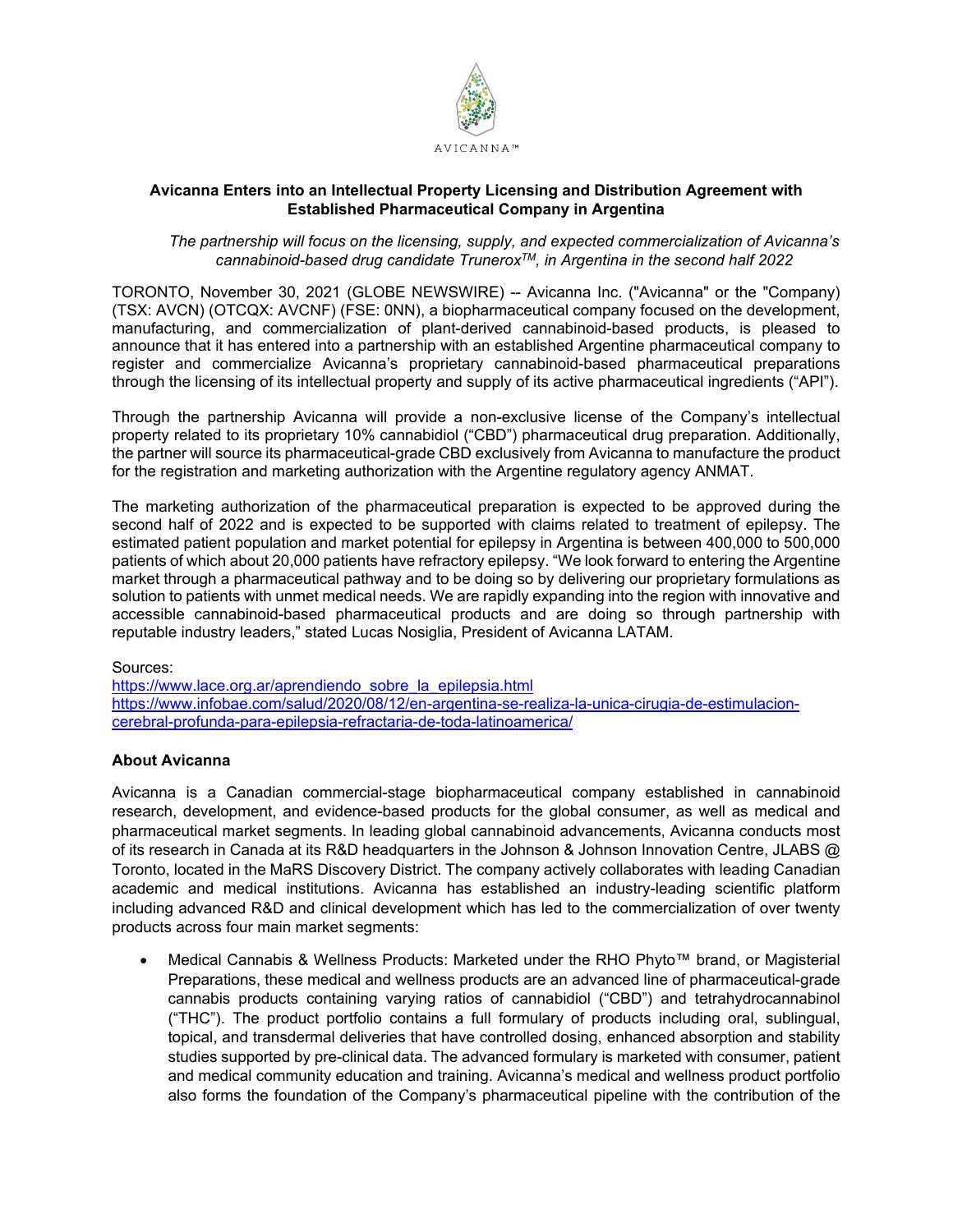

formulations that form the basis of the products as well as the data generated from sales and participation of the products in real world evidence studies.

- CBD Derma-Cosmetic Products: Marketed under the Pura H&W™ or Pura Earth™ brands, these registered, clinically tested, derma-cosmetic products include a portfolio of functional CBD topical products.
- Pharmaceutical Pipeline: Leveraging Avicanna's scientific platform, vertical integration, and realworld evidence, Avicanna has created a pipeline of patent-pending drug candidates which are indication-specific and in various stages of clinical development and commercialization. These cannabinoid-based drug candidates provide solutions for unmet medical needs in the areas of dermatology, chronic pain, and various neurological disorders. Avicanna's first pharmaceutical preparation (Trunerox) is in the drug registration stage in South America.
- Cannabis Raw Materials, Seeds, and Bulk Formulations: Marketed under the Aureus™ brand, the Company's raw material business has successfully completed sales to 11 countries. Aureus offers cannabis dried flower, standardized seeds, full spectrum extracts, and cannabinoid distillates, isolated cannabinoids (CBD, THC, cannabigerol ("CBG") and other rare cannabinoids), and bulk formulations derived from hemp and cannabis cultivars through its sustainable, economical, and industrial-scale subsidiaries based in Colombia. The majority of the Aureus products are produced at Santa Marta Golden Hemp S.A.S. ("SMGH"), the Company's majority-owned subsidiary, which is also Good Agricultural and Collection Practices ("GACP") certified and has United States Department of Agriculture ("USDA") National Organic Program certification for its hemp cultivar.

SOURCE Avicanna Inc.

### **Stay Connected**

For more information about Avicanna, visit [www.avicanna.com,](http://www.avicanna.com/) contact Ivana Maric by email at [info@avicanna.com](mailto:info@avicanna.com) or follow us on social media @avicannainc.

The Company posts updates through videos from the official company YouTube channel [https://www.youtube.com/channel/UCFXPBGdKSxOUOf\\_VZoSFSUA](https://www.youtube.com/channel/UCFXPBGdKSxOUOf_VZoSFSUA) .

#### *Cautionary Note Regarding Forward-Looking Information and Statements*

*This news release contains "forward-looking information" within the meaning of applicable securities laws. Forward-looking information contained in this press release may be identified by the use of words such as, "may", "would", "could", "will", "likely", "expect", "anticipate", "believe, "intend", "plan", "forecast", "project", "estimate", "outlook" and other similar expressions, and includes statements with respect to the Company's ability to register and commercialize its cannabinoid-based pharmaceutical preparations, expectations regarding the timing of the anticipated marketing authorization of the pharmaceutical preparation, the Company's ability to register and get the necessary regulatory approvals in certain jurisdictions for its proprietary 10% CBD pharmaceutical drug that will be targeted for the treatment of epilepsy, whether claims related to treatment of epilepsy will be supported, and the Company's plans for expansion into Argentina. Forward-looking information is not a guarantee of future performance and is based upon a number of estimates and assumptions of management in light of management's experience and perception of trends, current conditions and expected developments, as well as other factors relevant in the circumstances, including assumptions in respect of current and future market conditions, the current and future regulatory environment, the availability of licenses, approvals and permits, and the utility and application of certain drugs and products. Although the Company believes that the expectations and assumptions on which such forward looking information is based are reasonable, undue reliance should not be placed on the forward looking information because the Company can give no assurance that they will prove to be correct. Actual results and developments may differ materially from those contemplated by these statements. Forwardlooking information is subject to a variety of risks and uncertainties that could cause actual events or results*